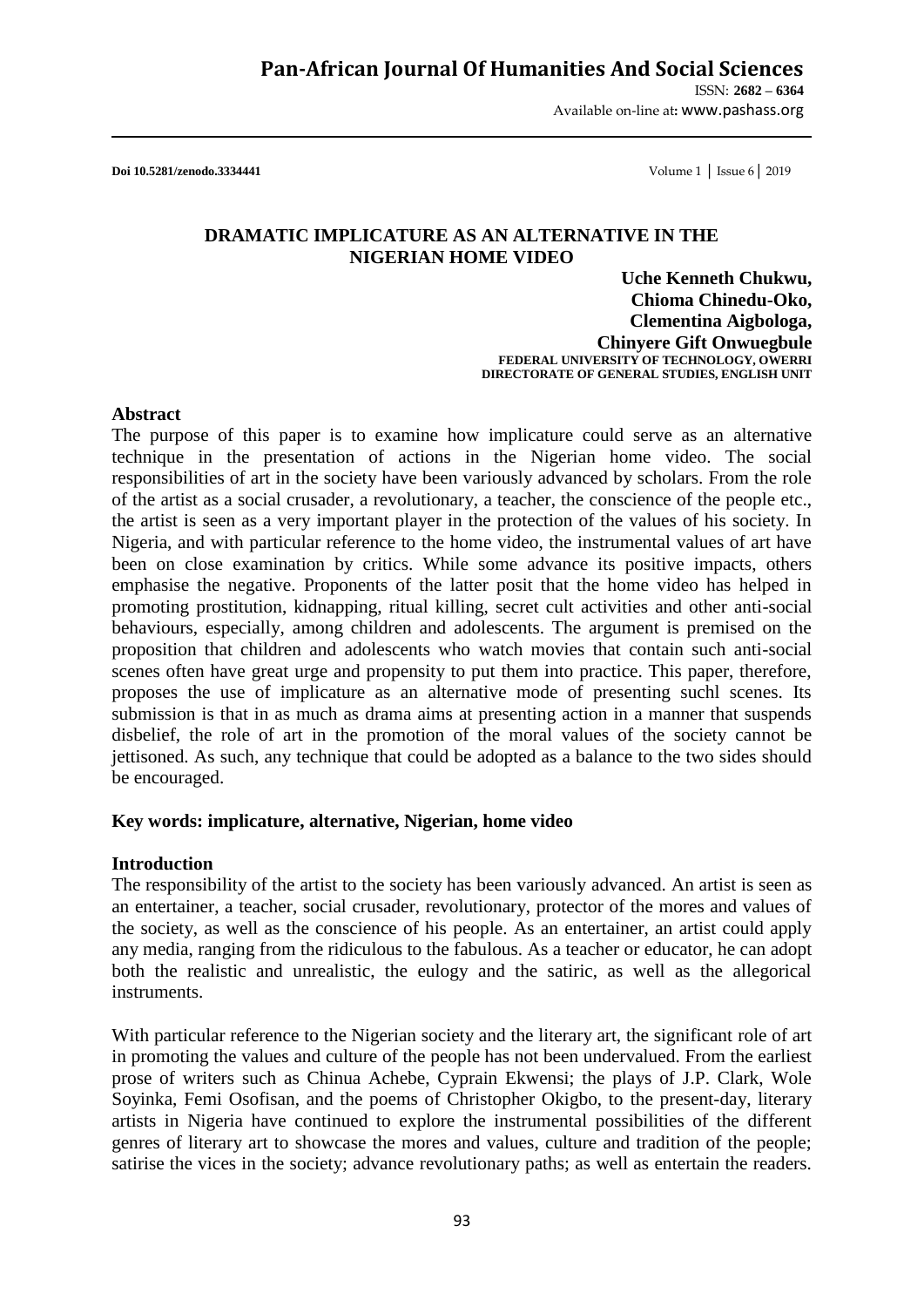Angling from the dramatic genre, the boom in the home video industry, especially from the early 1990s has also played a very significant role in the advancement of these crucial roles. Thus, it is the socio-cultural role of the home video in Nigeria that derives the focus of this paper.

Arguments are rife as to how the boom in the home video industry has influenced the Nigerian society. While some strongly advance the positive impacts, others have emphasised the negative. One pertinent argument advanced by the latter group is the negative influence and orientation of home video on the children, adolescents and youths. From the ambience of the dramatization of issues such as ritual killing, secret cult activities, prostitution, kidnapping and armed robbery, these scholars interrogate the role of the industry in carving a conscience for the youths of the nation. Undoubtedly, such scenes could be appraised from their satiric motives and value.

However, critics of the anti-moral impacts of such scenes attribute the recent surge in secret cult activities even at the primary school level, the incessant cases of kidnapping and other social vices that bedevil the Nigerian nation to the exposure of children and adolescent to such scenes in home videos.

The thrust of this paper is, therefore, to proffer implicature as a viable alternative to the raw performance of such scenes which have been perceived as anti-moral and anti-social. The submission of the paper is that by adopting implicature, the child would be protected from hard-core exposure to such perceived anti-moral and anti-social scenes, and the make believe feature of the play would also not suffer severe erosion.

### **Conceptual Framework**

Some basic concepts against which the thrust of this paper is built require explication. They include implicature and home video. The essence of the brief review is to properly contextualise them within the focus of the paper.

**Implicature:** Implicature according to Mey "is derived from the verb 'to imply' as its cognate implication" (45). It is one of the principles in Pragmatics used in interpreting conversations. Its major proponent is H.P. Grice. Fowler states that "the term implicature is used by Grice (1975) to account for what a speaker can imply, suggest, or mean, as distinct from what the speaker literally says" (31). Citing Mey further, "a conversational implicture is, therefore, something which is implied in conversation; that is something which is left implicit in actual language use" (45). Grice had argued that in conversations, interlocutors share implicit understanding to cooperate and obey certain maxims for mutual understanding. It is against this implicit understanding that meaning interpretations are hinged. The maxims according to him include: quantity, quality, relevance and manner. However, such maxims are sometimes flouted, broken or disobeyed, thereby communicating extra meaning from what the conversation explicitly expresses.

The maxim of quantity expects that every conversationalist should provide sufficient, but not too much, information needed in any conversation. The maxim of quality requires that the information must be truthful to the intention of the conversation. The maxim of relevance expects that information must be relevant to the topic of the conversation. The maxim of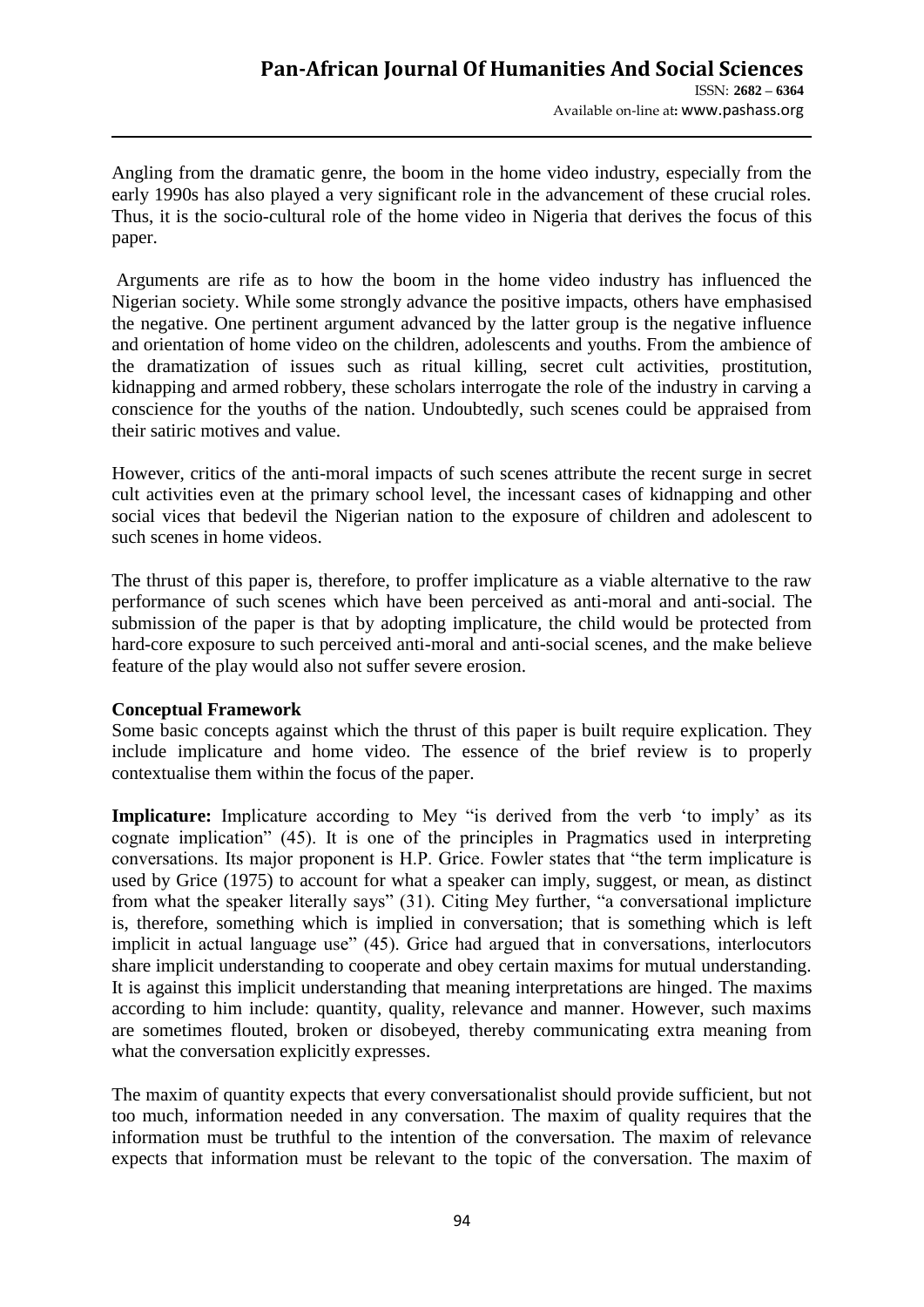manner requires that the conversationalist must not be obscure or ambiguous in providing the information.

When interlocutors intentionally break any or some of these maxims, they give more information or less information than required; introduce an idea that is supposedly outside the thrust of the conversation; or give information in a manner that it may not be clear. Such intentional violation usually introduces further meaning into the conversation. As such, the concept of implicature suggests that meaning in a conversation may lie in what is not said (but implied in any of the violations) instead of what is overtly said.

Implicature, therefore, refers to a technique of interpreting meaning by what an interlocutor implies through apparent breaking of any of the cooperative maxims. It operates against the background of what a listener expects from a speaker; that he or she would tell the truth, would say what relates to the topic and make his contribution in a manner that would be understandable. According to Saeed, "these are assumptions the listener starts out with; any or all may be wrong, and he may realize this or not, but this is a kind of baseline for talking" (214). The baseline of implicature is that a conversation may not necessarily break down when these assumptions and expectations are not met. Rather, it is possible to try to make sense of conversations which appear to deviate from them. We do this by making inferences without relying on explicitly stated messages.

The argument behind implicature is that Grice"s four maxims cannot be read and obeyed as sacrosanct and canonical rules. Conversationalists often indulge in probing into the extra meaning communicated through a violation and not obedience to the maxims. A good case here is in the use of figurative expressions such as irony and metaphor, euphemism and hyperbole. These should have been literally unacceptable, having broken the maxims of quality and quantity respectively. But for the fact that the listener would want to know why the expected maxims have been broken leads to the decoding of their meanings. Thus, figures of speech are said to communicate by indirect expression. Consider the following expressions:

- i. Adaobi is a vulture. (metaphor)
- ii. Adaobi"s room is dirtier than a refuse dump. (hyperbole)
- iii. She is very intelligent, having scored zero in all her exams. (irony)

Sentence (i) is acceptable as a metaphor but it has not told the truth (maxim of quality). Adaobi is a human being and couldn"t have been a bird. In sentence (ii), Adaobi"s room couldn"t have been dirtier than a refuse dump in the literal sense; in sentence (iii), someone who scored zero in every exam couldn't have been intelligent. So the meanings of the sentences do not reside in their truth value. Their meanings are implied, indirectly expressed.

Obviously, the major feature of literature is creativity which manifests in the manner of language, and the structuring of the events and episodes in the text. Citing Leech in his description of a poet as a creative writer, "…and since language is his medium, one might well ask how he could be creative without using language in some sense creatively" (23). No doubt Leech"s reference to creativity in language is not limited to poetry but extends to both drama and prose. Creativity often comes from deviation from the regular pattern, which creates novelty and attracts significance. In this regard, Short writes that "when authors invent deviant structures they choose structures which are outside the bounds of some normsystem,, which, very often, is the system of rules provided…" (68).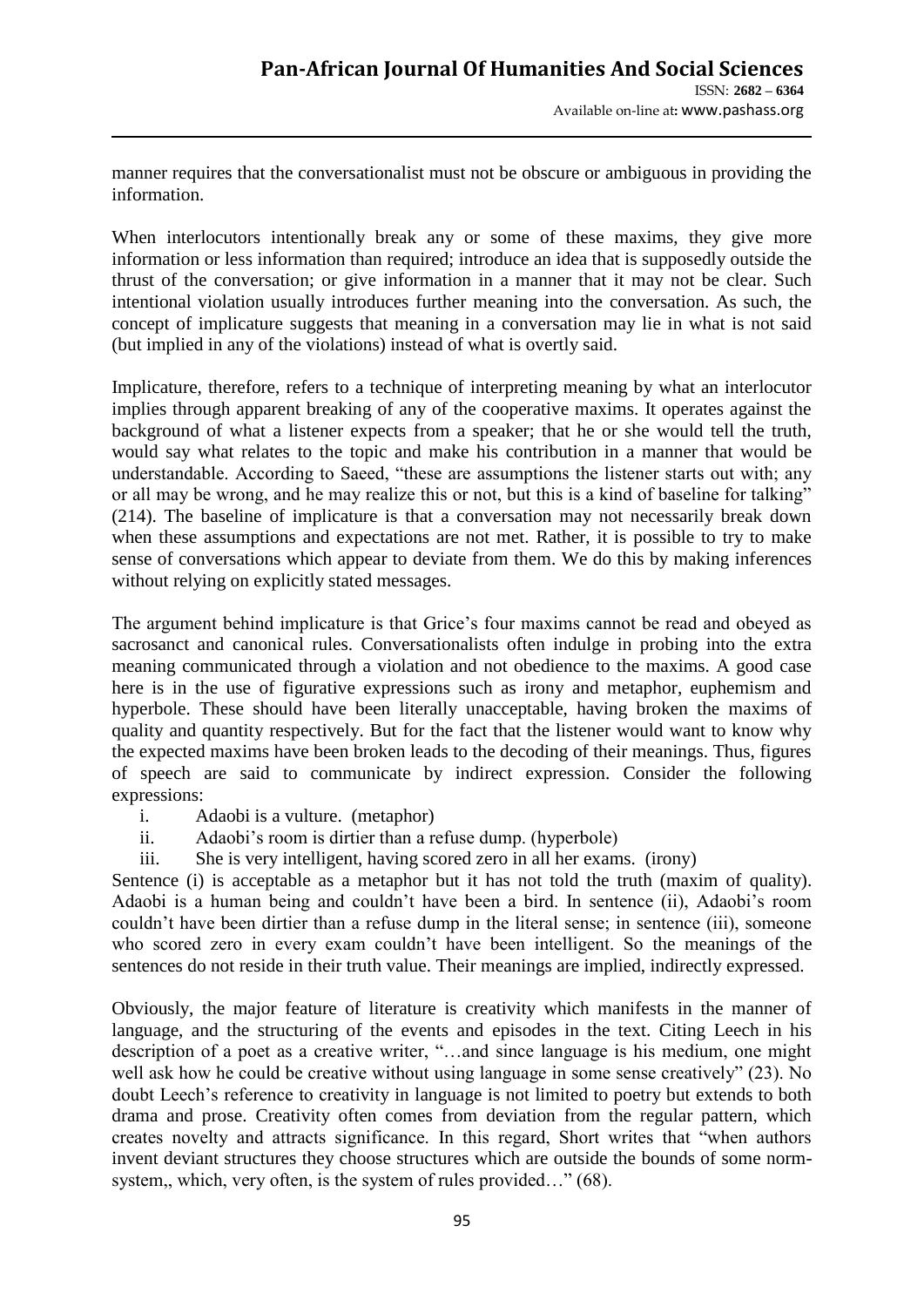The purpose of this paper is to examine how the concept of implicature could be creatively approximated into drama; essentially, how it can be relevant in the presentation of anti-social scenes in the Nigerian home video. So far, the discussions show that implicature is a conversational technique hence the likely question could be how it can be approximated into a dramatic technique.

Implicature could be analogously considered in dramatic performance where the audience expects an actor to observe absolute fidelity to his assigned role. An actor having taken up a role, assumptions are generated in the minds of the audience about the expected actions according to the demands of a scene. Grice"s maxims of quality, quantity, relevance and manner are all built into these assumptions. An actor's action is expected to be true to his role, nothing more or less; it should be in a manner that is relevant to the thrust of the play. No doubt, suspension of disbelieve is a necessary index of any dramatic performance. The audience should be seen as watching an action and not what looks like the action. Thus, the actor should neither over-perform nor under-perform according to the expectations of his or her role.

The contention of the paper is that, just as in speech where meaning might be implicated in what is not said instead of what is said, in drama, meaning could also be implicated in what is not performed instead of what is performed. This is what this paper calls dramatic or performance implicature. *Over-performance* or *under-performance* of an action, for instance, is capable of eliciting deeper interpretations from the audience. When a in a play, the audience fails to see actions they expect, they are left with possibilities of inferring meanings. In the same vein, when an actor takes an action beyond the naturally expected level, it creates opportunities for extra meanings. Therefore, examining the extent to which implicature could assist in reducing the cases of anti-social scenes in the Nigerian home video forms the prime thrust of the paper.

**Home Video in Nigeria:** Discussions on home video in Nigeria are usually tied to the Nollywood, a name which designates the contemporary movie industry in Nigeria, and coined in the manner of Hollywood of America and Bollywood of India. Notably, prior to the evolution of the Nollywood industry, film tradition had come a long way in Nigeria. Film tradition in Nigeria dates back to the colonial period when it existed as cinema, which first arrived in the country in the 19<sup>th</sup> Century as peephole viewing or motion picture devices. This was later replaced with improved motion picture exhibition devices and the first film in Nigeria was screened at the Glover Memorial Hall in Lagos from 12- 22 August, 1903. During this period, the films were screened with foreign actors taking the speaking roles, and few Nigerian actors in non-speaking roles. The first film to feature Nigerian actors in speaking roles was entitled *Palmer*, and it was produced in 1926 by Geoffery Barkes. Again, the first film entirely copyrighted to the Nigerian film unit was entitled *Fincho*, produced in 1957 by Zebba (http/wiki/cinema of Nigeria).

With the attainment of independence in 1960, the sector witnessed new entrants such as Hubert Ogunde, Moses Olaiya, Ola Balogun and this gave it a remarkable boost. But it was the Indigenization Decree of 1972, promulgated by the then Head of State, General Yakubu Gowon, that actually performed a more significant magic. The Decree brought in the transfer of greater percentage of the film theatres, hitherto monopolised by foreigners, to Nigerians.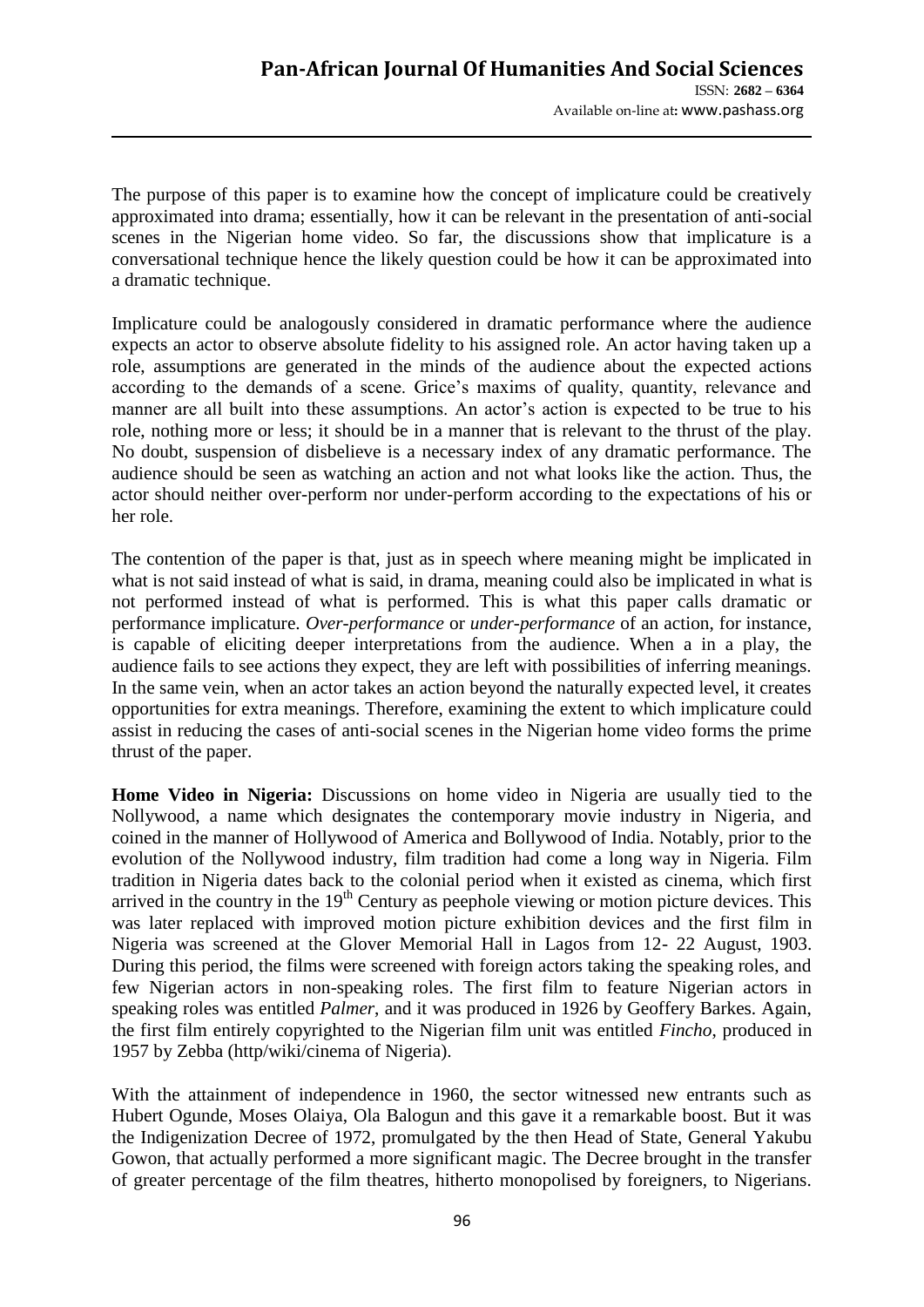With this, more Nigerian film producers and actors began to emerge, although not without some teething problems. By the 1980's, Nigerians had started experiencing significant economic powers, people had begun to own private televisions, States had started establishing television stations that televised drama series. These negatively affected the cinema theatre business, as people could now enjoy viewing the films in the comfort of their rooms. Wale Adenuga"s Papa Ajasco which was first produced in 1984 marked a major milestone in this regard.

The most remarkable breakthrough that blossomed the Nollywood industry in Nigeria was recorded in 1992 with the direct-to-video film (home video) entitled *Living in Bondage* produced by Ken Nebue. This film is remarkable in several ways. It was the first direct-tovideo film to receive such promotion and market in Nigeria. Again, it created and exposed an assemblage of young and talented Nigerian actors. Similarly, it exposed young Nigerians to the opportunity of professional film acting; the economic and social opportunities associated with it. No doubt, today, film acting and film production are parts of the largest employment sectors in Nigeria. Furthermore, it helped to expand the vista of themes and subjects that could be explored, as today, virtually all aspects of life in the country and beyond form parts of the thematic explorations of the Nigerian home video.

Apart from the ones identified above, several other benefits have been identified with the blossoming of the home video in Nigeria: economic empowerment, recording, expression and transmission of socio-cultural norms and values, creation and promotion of tourism by highlighting remarkable tourist flashpoints, promotion of the use of indigenous languages and so on. Overwhelmingly, the home video films have helped to project Nigeria (her culture, dress, religion, language etc.) internationally, contributing significantly to the growth of the country"s Gross Domestic Product.

However, in the face of all these thrilling benefits, the home video in the country has been grossly criticised. Among the myriads of negative opinions is that it has promoted anti-social values. Advocates of the negative opinions argue that the home video has played significant role in popularising social vices. For instance, there is the argument that a good number of people do not differentiate between on-the-screen and off-the-screen characters, thus such viewers erroneously believe that the nude display by some female actors; the acquisition of wealth through prostitution, armed robbery, murder, ritual killing, kidnapping etc. are natural behaviours and normal ways of life. Others also believe that recruitment of gangsters or other forms of violence are the best options in settling disputes and misunderstanding. Aiyegbusi as an instance has lamented that "I have been fortunate to be outside this country where people were talking about Nigerian movies. The impression is that all our movies are targeted at witches, nudity, bad mothers-in-law, 419, rituals, money rituals and all sorts of negative things" (http/wiki/cinema of Nigeria). Such opinion as this puts to question the impact of the home video in the formation of the youths of the nation and the manner of representation it gives to the country before the international community. This paper, therefore, examines the possibility of dramatic implicature as an alternative to the raw dramatization of the perceived negative scenes.

# **Methodology**

The scope of the paper is limited to a discussion of implicature as a plausible alternative technique to the raw dramatization of what most critics of the Nigerian home video have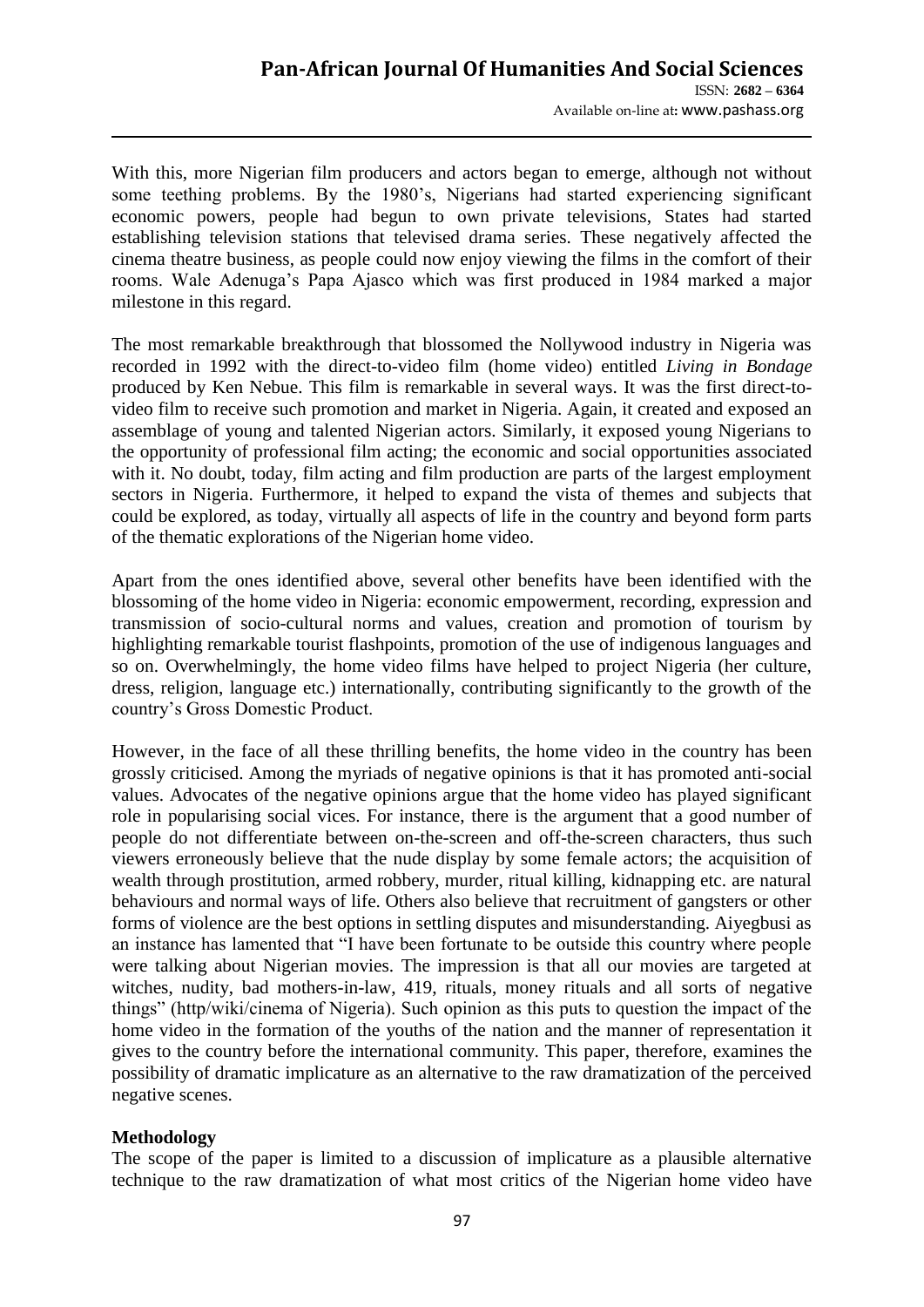identified as a source of promoting anti-moral conscience in the society. The method adopted in the collection of its data is personal observation by watching Nigerian home videos. The method of analysis is descriptive. The researchers rely on existing literature for the explication of the basic concepts. The propositions and assertions of scholars are applied in critically examining the culture of video play in Nigeria. To ensure neutrality, no reference is made to any particular film either patronizingly or adversely. Rather, data discussed are such issues, as rape and assassination that could be found in most home video plays in Nigeria, which the paper considers as within the frame of anti-social implications.

### **Discussion**

This paper subscribes to the general notion that drama is basically action. By this nature, drama has the advantage of multi-modal technique. From the speeches of the actors in the forms of dialogue, monologue, soliloquy and aside, to the costume of the actors, their action, as well as the technology of directing and stage presentation, the playwright, the director, and film the producer have various media of expressing the message of a play. Also, for the fact that drama appeals to different senses at the same time, it has the advantage of immediate and longer lasting impact on its audience. This is unlike the prose that relies on fluid narrative, or poetry that relies heavily on imagery and sound.

Again, drama has stronger potential of suspending disbelieve. Its ability to evoke catharsis, especially in tragic scenes, is a testimony to this assertion. It is not usually difficult for well scripted plays to emotionally drag its audience into its events, so much so that, sometimes, the audience would forget that they are faced with fiction. This is where the danger lies especially with the adolescent audience who may not easily differentiate between the factual and the fictional aspects of the play. Among this group, believing the actor(s) and the urge to imitate them is usually high. For the fact that the audience may not always differentiate between on-the-screen performance and off-the-screen performance in a play, an actor could be hated, loved, derided in real life because of his or her roles in a performance. Similarly, an actor may become a role model to some people based on what he/she does on screen.

In consideration of the affective role of home video on its audience in this regard, the Nigerian film censors board introduced the policy of film rating. While some films are rated X (strictly for adult viewing) some are rated 16 (for those that are 16 years and above) 18 (for 18 years and above) etc. But the extent of enforcing this policy cannot be ascertained. There is no denying the fact that children and adolescents still watch even X-rated films. Even where some parents tend to be strict, some of these children secretly buy or rent the film plates and watch them when their parents and guardian are out of the home. Again, some cable channels show some of these films. Although they first advise the discretion of the viewers before showing the films, there is no assurance that such advice is heed by the viewers.

Furthermore, it is acknowledged that some film producers have been adopting the elliptic technique to check the voicing of certain expressions they perceive as immoral, erotic and negatively affective. But this affects only the speech aspect of the films. What happens to the action aspect which is central to drama? This forms the problem for this paper. If the film producers have realised the need for the elliptic technique in language, they should as well consider the need for a similar technique for action in a play. This forms the purpose of the paper, to proffer a technique for achieving this.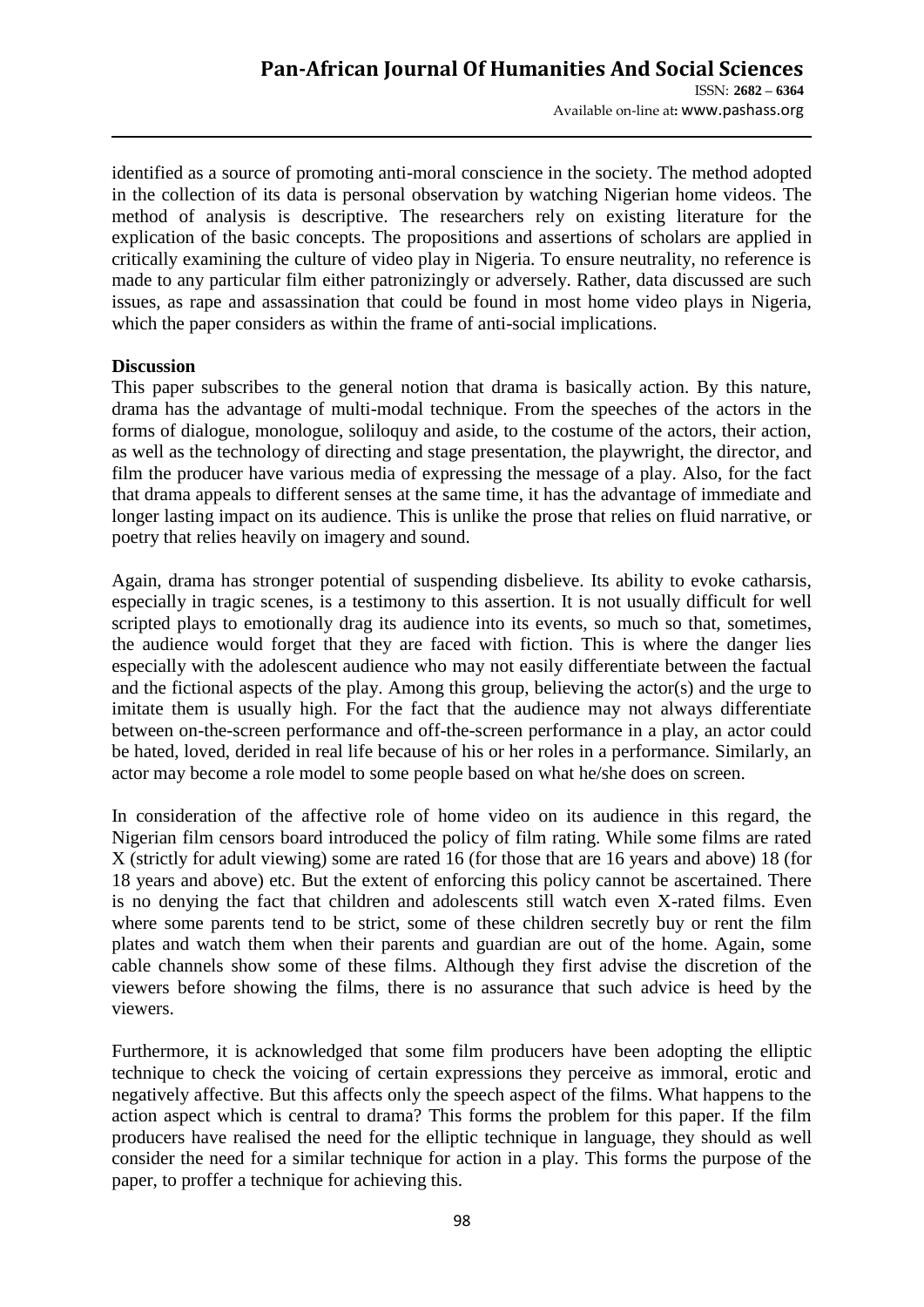### **Implicature as an Alternative Technique in the Nigerian Home Video**

The paper has examined implicature as a conversational technique that expresses meaning from what is not said instead of what is said. It has also argued that this could be approximated into a dramatic technique that communicates message from an action that is not performed instead of that which is performed. This is what this paper refers to as dramatic implicature. It is ideal to illustrate how this could be applied. This is done by imagining possible dramatic scenes in the Nigerian home video.

## *Scene 1:* **A lady is seen sitting in bed sobbing. She covers herself with a part of the bedcover, clutching unto a pillow. Then there is a young man who is seen adjusting his trousers in front of her, putting up a face of aggression. No overt action of love making is performed.**

In this scene, the viewers are spared from the unsavory pornographic scene of love making. The purpose of the scene, no doubt, is to expose the risk and dangers associated with rape and not to teach the viewer how to rape a lady or how to make love. The action of love making is implied by the scene, but what are overtly performed are the effects and consequences of the action. In the scene, less than the quantity of information expected by the viewer has been given to him/her, but this does not impede the conveyance and decoding of the message.

## *Scene 11:* **Some boys are seen discussing with a man on how to assassinate another man. Subsequently in the film, the target for the assassination is seen lying dead along the path to the farm. The activities of assassination are not acted.**

In this scene, the viewers have been saved from the gory scene of wielding dangerous weapons of assassination such as club, gun, cutlass etc. They are spared the process of hatchet and the painful and fruitless struggle of the victim in an attempt to survive. A child who watches this film would learn the possibility of someone being assassinated as a result of quarrel, misunderstanding, envy, avarice etc. but he/she is spared of exposure to how the action is carried out. No doubt, the major intention of the scene is to expose the dangers of misunderstanding and treachery and not to teach the viewer how to carry out the act of assassination. Although less than the quantity of information expected by the viewer is supplied, the message is conveyed.

The possible effects of violent movies, for instance, are that they make children have less empathy, believe in solving problems through aggression, etc. But violence is one part of human life that cannot be wished away. Most often, in drama and other literary genres, events of violence are introduced to be satirised. However, the argument of this paper is that it is not compulsory that explicit content of such scenes must be captured. Sometimes, they are better implied.

Furthermore, the paper had earlier admitted the importance of fidelity in drama. Action should be true to life, in the manner that costume is fitting to role and occasion. However breaking the maxim of quantity in this regard, especially, in playing the role of a lady of easy virtue, the paper posits that rather than *over-dressing* for the role (thereby giving more than the needed information), the same maxim could be broken by *under-dressing* (giving less information). Oral discussion of the actions in this regard may not be as permeating as visual